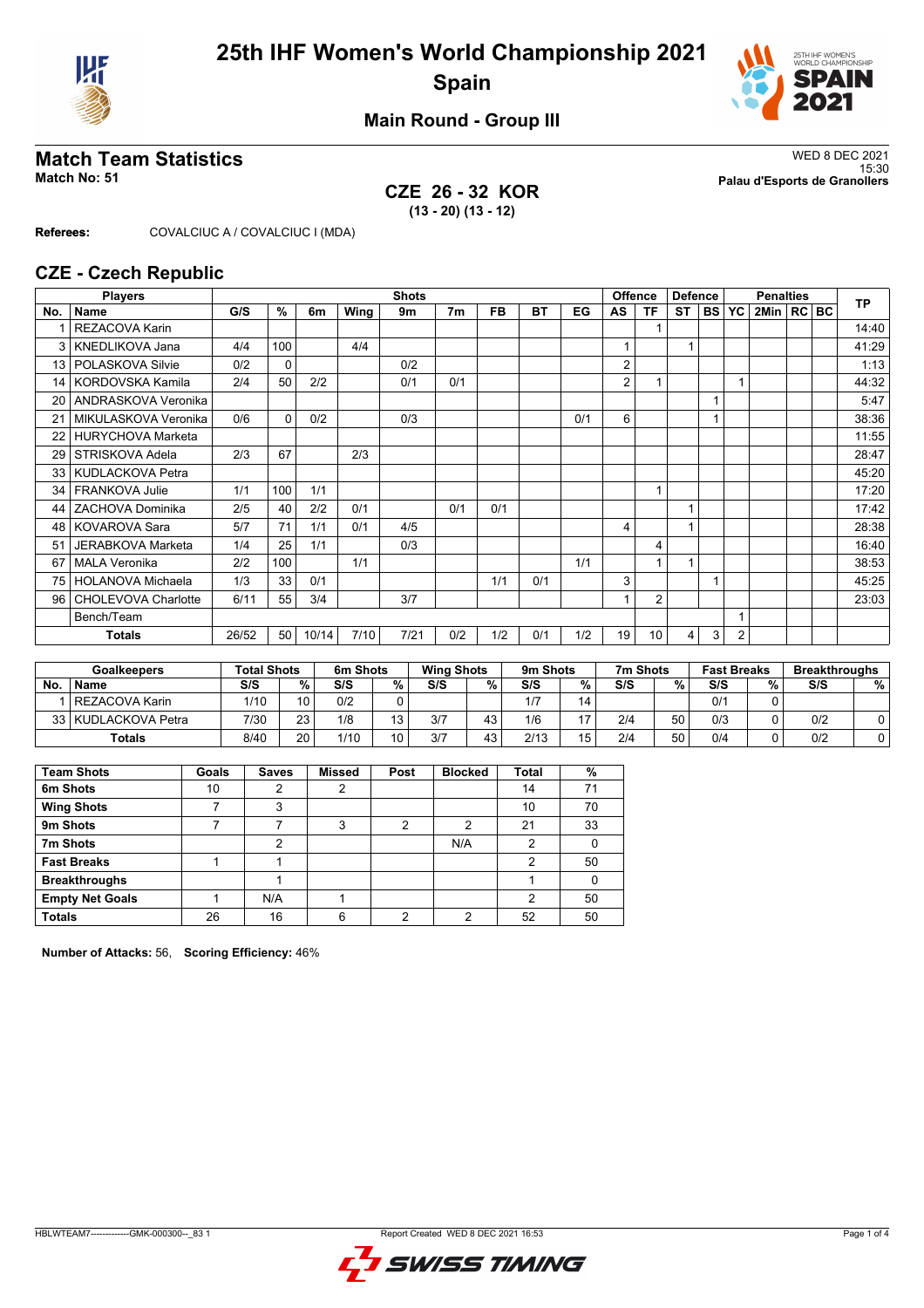

# **25th IHF Women's World Championship 2021 Spain**



### **Main Round - Group III**

**CZE 26 - 32 KOR (13 - 20) (13 - 12)**

**Match Team Statistics** WED 8 DEC 2021 15:30 **Match No: 51 Palau d'Esports de Granollers**

**Referees:** COVALCIUC A / COVALCIUC I (MDA)

**Team** Goals / Shots

 $\frac{1}{4}$  4/8 1/3

### **CZE - Czech Republic**

|                |                          |                               |                |                                   | <b>Shots Distribution</b> |                    |                        |                |           |                                                                |     |
|----------------|--------------------------|-------------------------------|----------------|-----------------------------------|---------------------------|--------------------|------------------------|----------------|-----------|----------------------------------------------------------------|-----|
| <b>Players</b> |                          |                               |                |                                   |                           |                    |                        |                |           |                                                                |     |
| Goals / Shots  |                          |                               |                |                                   |                           |                    |                        |                |           |                                                                |     |
| 1 REZACOVA K   | 3 KNEDLIKOVA J           |                               | 13 POLASKOVA S |                                   |                           |                    |                        |                |           | 14 KORDOVSKA K 20 ANDRASKOVA V 21 MIKULASKOVA V 22 HURYCHOVA M |     |
|                | 1/1                      | $1/1$ $\frac{1}{2}$ 0/1       |                |                                   | 1/1<br>0/1                |                    |                        |                |           |                                                                |     |
|                |                          |                               |                | $\blacksquare$ $\blacksquare$ 0/1 |                           |                    |                        | 0/2<br>. .     |           |                                                                |     |
|                | 1/1<br>u u               | $1/1$ u $\blacksquare$        |                | $\blacksquare$ 1/1                |                           |                    |                        |                |           |                                                                |     |
|                |                          | 1-Missed                      |                |                                   |                           |                    |                        | 2-Missed       | 2-Blocked |                                                                |     |
|                |                          |                               |                |                                   |                           |                    |                        |                |           |                                                                |     |
| 29 STRISKOVA A |                          | 33 KUDLACKOVA P 34 FRANKOVA J |                |                                   | 44 ZACHOVA D              | 48 KOVAROVA S      |                        | 51 JERABKOVA M |           | 67 MALA V                                                      |     |
|                | $\overline{1/1}$<br>T. I |                               |                |                                   | 0/1                       | $1 - 1/2$          | $1/1$ 1                |                |           |                                                                |     |
|                |                          |                               |                | $\blacksquare$ $\blacksquare$ 1/1 |                           | 1/1<br>n n         |                        | 1/2<br>. .     |           | 1/1                                                            |     |
| 1/1            | 0/1<br>. .               |                               | 1/1            | $\blacksquare$ $\blacksquare$ 0/1 | 1/1                       | 0/1<br>$0/1$ = 1/1 | $1/1$ u $\blacksquare$ |                |           |                                                                | 1/1 |

| 75 HOLANOVA M |     | 96 CHOLEVOVA C |     |     |
|---------------|-----|----------------|-----|-----|
|               | 1/1 |                |     | 3/3 |
| 0/1           |     | 1/1            | 0/1 |     |
|               | 0/1 | 1/1            | 0/1 | 1/1 |

2-Missed 1-Post



Saves / Shots

 $1/1$ 

1-Missed 1-Post

| 0/6  | 2/5 |
|------|-----|
| 1/2  | 2/7 |
| 2/12 | 1/8 |

| 1 REZACOVA K    |     |  |  |  |  |  |  |  |  |
|-----------------|-----|--|--|--|--|--|--|--|--|
| 0/2             | 0/1 |  |  |  |  |  |  |  |  |
|                 | 0/1 |  |  |  |  |  |  |  |  |
| 1/4             | 0/2 |  |  |  |  |  |  |  |  |
| 33 KUDLACKOVA P |     |  |  |  |  |  |  |  |  |
|                 |     |  |  |  |  |  |  |  |  |

 $\frac{1}{2}$  1/2 2/6 1/8 1/6

| GMK-000300-<br>83<br><b>HBLWTEAM7-----------</b> | Report Created WED 8 DEC 2021 16:53 |
|--------------------------------------------------|-------------------------------------|



Ĵ H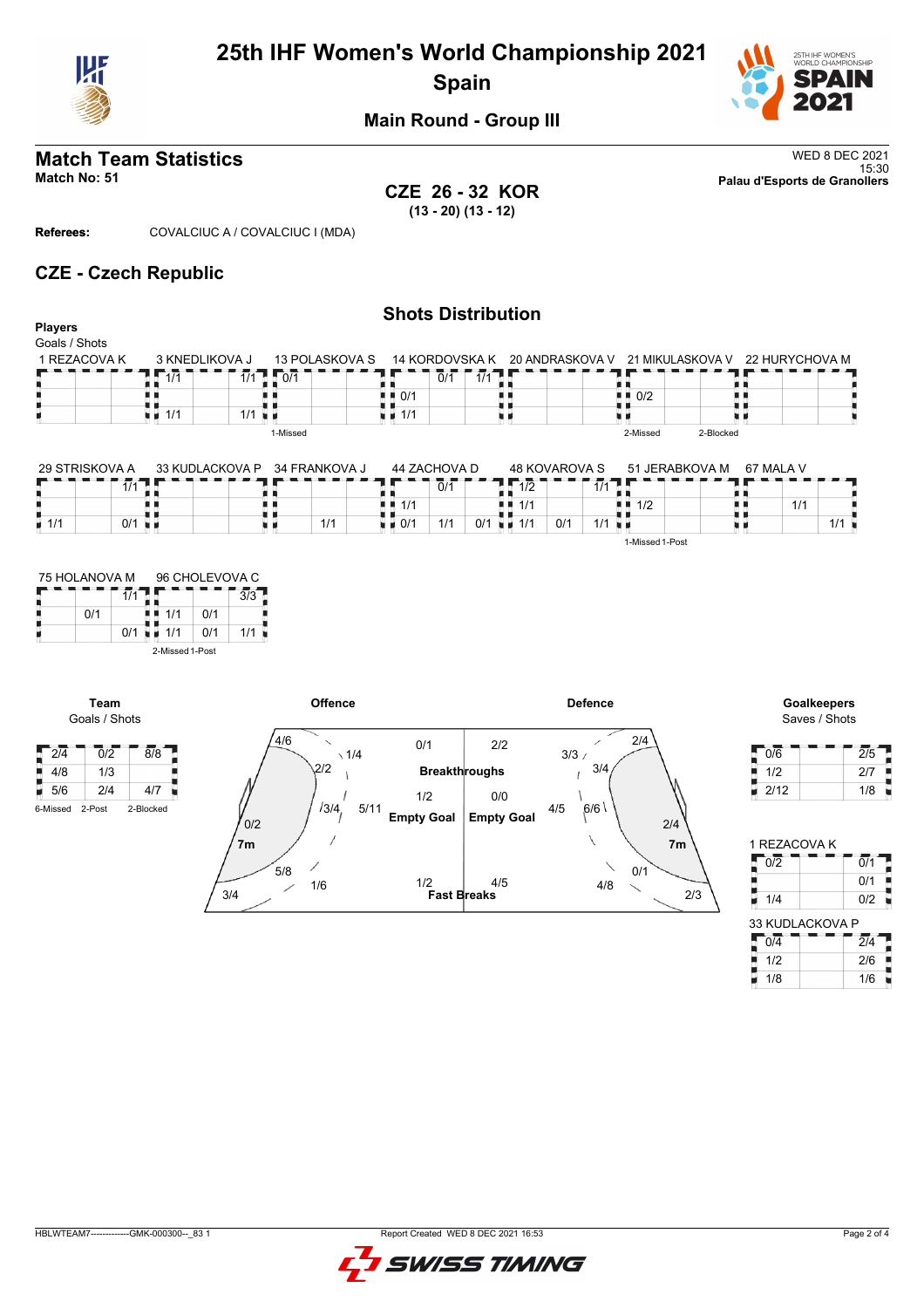



## **Main Round - Group III**

## **CZE 26 - 32 KOR (13 - 20) (13 - 12)**

**Match Team Statistics** WED 8 DEC 2021 15:30 **Match No: 51 Palau d'Esports de Granollers**

**Referees:** COVALCIUC A / COVALCIUC I (MDA)

### **KOR - Korea**

|                 | <b>Players</b>      |       | <b>Shots</b> |      |      |       |                |           |           |    |    | <b>Offence</b> | <b>Defence</b> |    | <b>Penalties</b> |                |  |  | <b>TP</b> |
|-----------------|---------------------|-------|--------------|------|------|-------|----------------|-----------|-----------|----|----|----------------|----------------|----|------------------|----------------|--|--|-----------|
| No.             | <b>Name</b>         | G/S   | %            | 6m   | Wing | 9m    | 7 <sub>m</sub> | <b>FB</b> | <b>BT</b> | EG | AS | <b>TF</b>      | <b>ST</b>      | BS | <b>YC</b>        | 2Min   RC BC   |  |  |           |
|                 | OH Sara             |       |              |      |      |       |                |           |           |    |    |                |                |    |                  |                |  |  |           |
| 6               | <b>SONG Jiyoung</b> | 1/2   | 50           |      | 1/2  |       |                |           |           |    |    |                |                |    |                  |                |  |  | 30:00     |
| 7               | SHIN Eunjoo         | 2/2   | 100          |      |      |       |                | 2/2       |           |    |    |                | 1              |    |                  |                |  |  | 29:03     |
| 8               | <b>LEE Hansol</b>   | 1/1   | 100          | 1/1  |      |       |                |           |           |    |    |                |                |    |                  |                |  |  | 6:13      |
| 9               | SONG Hyesoo         | 1/2   | 50           | 1/1  |      |       | 0/1            |           |           |    |    | 3              |                |    |                  |                |  |  | 10:09     |
| 11              | RYU Eun Hee         | 4/9   | 44           |      |      | 4/9   |                |           |           |    | 5  | 3              |                |    |                  |                |  |  | 46:42     |
| 12              | JEONG Jinhui        |       |              |      |      |       |                |           |           |    |    |                |                |    |                  |                |  |  | 58:23     |
| 13              | KIM Yunji           |       |              |      |      |       |                |           |           |    |    |                |                |    |                  |                |  |  |           |
| 17              | JO Suyeon           |       |              |      |      |       |                |           |           |    | 1  |                |                |    | 1                |                |  |  | 12:51     |
| 19              | OH Yedam            | 1/2   | 50           |      |      | 1/1   | 0/1            |           |           |    |    |                |                |    |                  |                |  |  | 1:14      |
| 21              | JO Harang           | 4/7   | 57           |      | 2/4  |       |                | 2/3       |           |    | 4  |                |                |    |                  |                |  |  | 54:53     |
| 23 <sub>1</sub> | <b>LEE Migyeong</b> | 7/8   | 88           | 2/3  |      | 3/3   | 2/2            |           |           |    | 8  |                | 1              |    |                  |                |  |  | 41:29     |
| 24              | <b>KIM Sora</b>     | 2/3   | 67           | 1/2  |      |       |                |           | 1/1       |    | 2  | 1              | $\overline{2}$ |    |                  | $\overline{2}$ |  |  | 56:17     |
| 27              | KIM Jinyi           | 8/8   | 100          | 4/4  |      | 3/3   |                |           | 1/1       |    |    | 2              |                |    |                  |                |  |  | 42:46     |
| 29              | <b>SHIN Darae</b>   | 1/1   | 100          |      | 1/1  |       |                |           |           |    |    | 1              |                |    |                  |                |  |  | 30:00     |
| 34              | JUNG Ji In          |       |              |      |      |       |                |           |           |    |    |                |                |    |                  |                |  |  |           |
|                 | Bench/Team          |       |              |      |      |       |                |           |           |    |    |                |                |    |                  |                |  |  |           |
|                 | <b>Totals</b>       | 32/45 | 71           | 9/11 | 4/7  | 11/16 | 2/4            | 4/5       | 2/2       |    | 22 | 10             | 5              | 2  |                  | $\overline{2}$ |  |  |           |

| <b>Goalkeepers</b> |               | <b>Total Shots</b> |    | 6m Shots |                |      | <b>Wing Shots</b> |      | 9m Shots |     | 7m Shots | <b>Fast Breaks</b> |    | <b>Breakthroughs</b> |     |
|--------------------|---------------|--------------------|----|----------|----------------|------|-------------------|------|----------|-----|----------|--------------------|----|----------------------|-----|
| No.                | <b>Name</b>   | S/S                | %  | S/S      | %              | S/S  | %                 | S/S  | %        | S/S | %        | S/S                | %  | S/S                  | %   |
|                    | OH Sara       |                    |    |          |                |      |                   |      |          |     |          |                    |    |                      |     |
| 12 I               | JEONG Jinhui  | 16/42              | 38 | 2/12     | $\overline{ }$ | 3/10 | 30                | 7/14 | 50       | 2/2 | 100,     | 1/2                | 50 | 1/1                  | 100 |
|                    | EG            |                    |    |          |                |      |                   |      |          |     |          |                    |    |                      |     |
|                    | <b>Totals</b> | 16/42              | 38 | 2/12     | $\overline{ }$ | 3/10 | 30                | 7/14 | 50       | 2/2 | 100.     | 1/2                | 50 | 1/1                  | 100 |

| <b>Team Shots</b>      | Goals | <b>Saves</b> | <b>Missed</b> | Post | <b>Blocked</b> | <b>Total</b> | %   |
|------------------------|-------|--------------|---------------|------|----------------|--------------|-----|
| 6m Shots               | 9     |              |               |      |                | 11           | 82  |
| <b>Wing Shots</b>      |       | 3            |               |      |                |              | 57  |
| 9m Shots               | 11    | າ            |               |      |                | 16           | 69  |
| 7m Shots               | 2     | 2            |               |      | N/A            | Λ            | 50  |
| <b>Fast Breaks</b>     | 4     |              |               |      |                | 5            | 80  |
| <b>Breakthroughs</b>   | າ     |              |               |      |                | 2            | 100 |
| <b>Empty Net Goals</b> |       | N/A          |               |      |                |              |     |
| <b>Totals</b>          | 32    | 8            |               |      | 3              | 45           |     |

**Number of Attacks:** 55, **Scoring Efficiency:** 58%